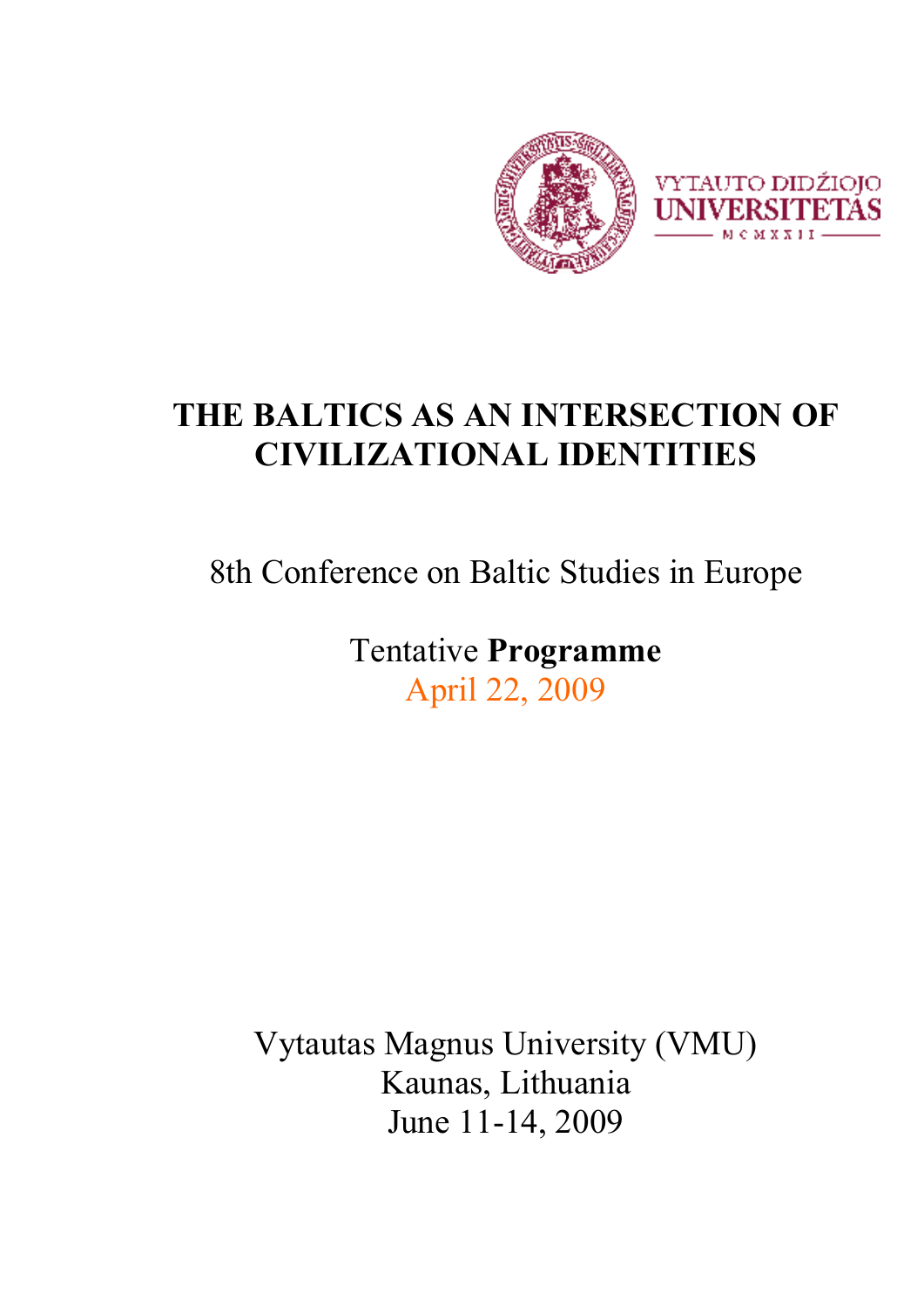# **Programme**

#### **Venue:**

 **A:** VMU Aula Magna, Gimnazijos street 7  **B:** VMU, Gedimino steet 44  **C:** VMU, Donelaičio street 52 **D:** VMU, Laisvės av. 53  **F:** Reval Hotel Neris, Donelaičio street 27

### **Thursday, June 11, 2009**

| $10:00 - 17:00$ | Registration                | B, 1st floor                    |
|-----------------|-----------------------------|---------------------------------|
| $14.00 - 16.00$ | Guided tour in Kaunas       | Meeting place in front of the B |
| $16:00 - 17:00$ | Coffee                      |                                 |
| $17:00 - 18:30$ | <b>Opening Session</b>      |                                 |
| $18:30 - 21.00$ | Welcome Reception and Music |                                 |

### **Friday, June 12, 2009**

| $8:30-16:00$    | Registration       | B, 1st floor   |
|-----------------|--------------------|----------------|
|                 |                    |                |
| $9:00-10:30$    | Session I          | B and C        |
| $10:30 - 11:00$ | Coffee break       | B and C        |
| $11:00-12:30$   | Session II         | B and C        |
| $12:30 - 14:00$ | Lunch break        | B and C        |
| $14:00 - 15:30$ | Session III        | B and C        |
| $15:30 - 16:00$ | Coffee break       | B and C        |
| $16:00-17:30$   | <b>Session IV</b>  | B and C        |
| $19:00 - 21:00$ | Movie presentation | $D$ room $101$ |

### **Saturday, June 13, 2009**

| $8:30-16:00$    | Registration               | B, 1st floor |
|-----------------|----------------------------|--------------|
| $9:00-10:30$    | Session V                  | B and C      |
| $10:30 - 11:00$ | Coffee break               | B and C      |
| $11:00 - 12:30$ | Session VI                 | B and C      |
| $12:30 - 14:00$ | Lunch break                |              |
| $14:00 - 15:30$ | <b>Session VII</b>         | B and C      |
| $15:30 - 16:00$ | Coffee break               | B and C      |
| $16:00 - 17:30$ | <b>Session VIII</b>        | B and C      |
| $19:00 - 21:00$ | <b>Concert and Banquet</b> | F            |

### **Sunday, June 14, 2009**

| Meeting place in front of the B<br>$10:00 - 21:00$<br>Guided tour to Trakai and Vilnius |
|-----------------------------------------------------------------------------------------|
|-----------------------------------------------------------------------------------------|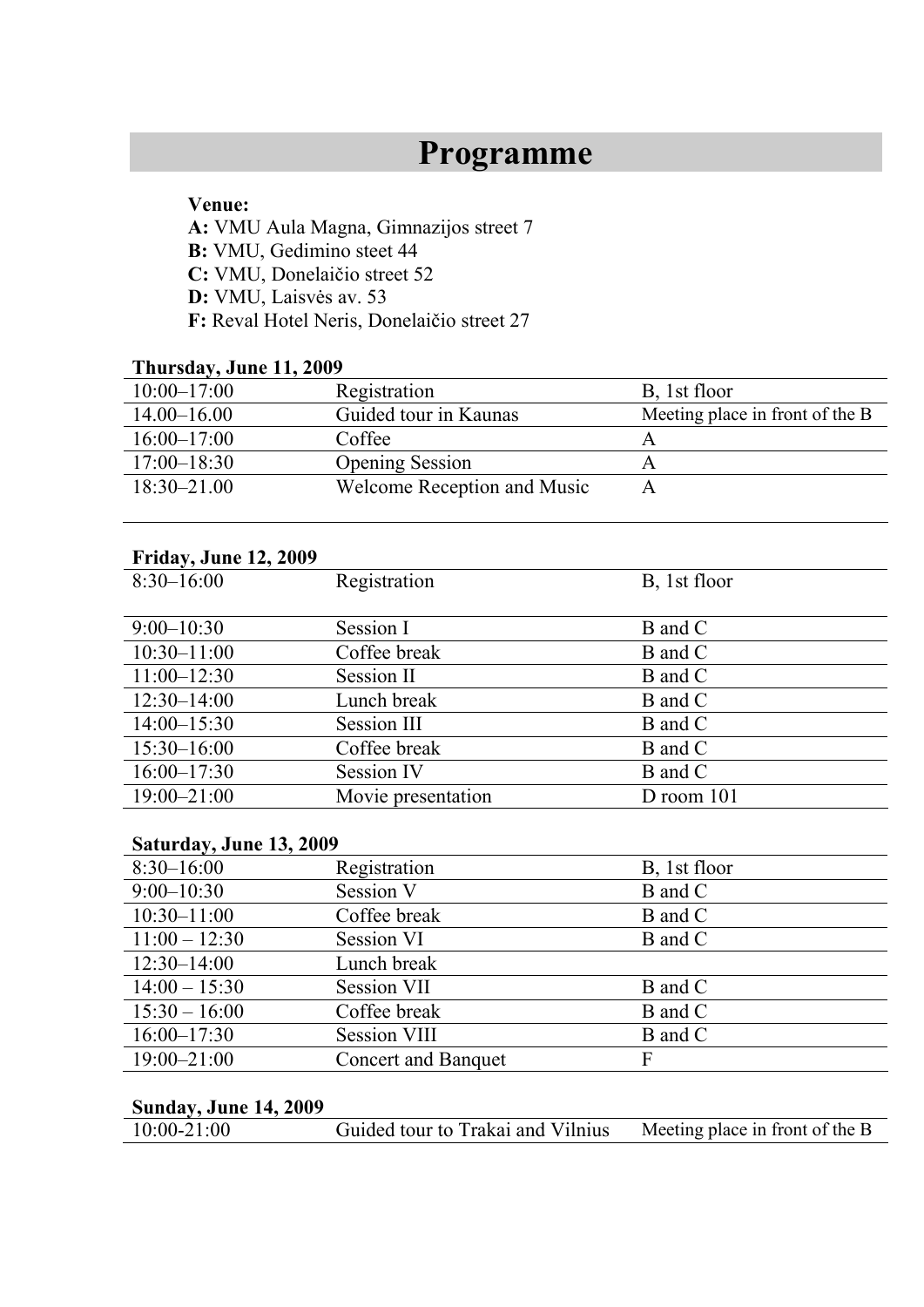# **Detailed Time Schedule of the Sessions**

**Venue:** 

### **B:** VMU, **Gedimino steet 44 C:** VMU, **Donelaičio street 52**

# June 12, **SESSION I**, 9:00–10:30

**Room 202 B: ART//** 

*Changing Places: Ideological Transformations in the Baltic Arts – Chair: Jurgita Staniškyt÷*

**Marie-Alice L'Hereux** (University of Kansas), Open-Air Museum in Estonia: Scandinavian influence, Soviet money, and Estonian ideals

**Mari Laaniste** (Estonian Literary Museum), Conflicting visions: Estonia and Estonians as presented in the cinema of 1990s and 2000s

**Edagars Klivis** (Vytautas Magnus University), Inventing the Locus: Rethinking Place and Identity in Lithuanian Theatre

**Room 514 C: LANG//** 

*Language Acquisition – Chair:* 

**Viktorija Kazakovskaya, (**Russian Academy of Sciences)**,** Development of child's dialogic competence (based on Russian data corpus)

Ineta Dabašinskienė (Vytautas Magnus University), The Acquisition of Communicative Competence: Cross-Sectional Research

**Ingrida Balčiūnienė (Vytautas Magnus University), A confrontation between a native dialect and** Standard Lithuanian: a case study

Laura Kamandylytė (Vytautas Magnus University), The Acquisition of the Lithuanian Adjective Lexicon

**Room 422 C: REL//**  *Religion – Chair:*

**Ingo W. Schroeder (**Max Planck Institute for Social Anthropology, Halle/Saale), Studying the Church in Lithuania: Between Habitus and Reflexivity in a Catholic Majority Society

**Sebastian Rimestad (**University of Erfurt), Orthodox Christians attempting to influence Baltic historiography 1920-1940

**Milena Vico (**The University of Notre Dame), Lithuanian Diaspora: Preservation and Loss of pre-WWII Traditional Culture Among Lithuanian Catholic Émigrés in Western Australia and Siberia

**Room 302 B: POL//**  *Evolving Status of Minorities in the Baltic States – Chair:*

**Annick Devynck (**Umeå University), Latvia's Rules of Naturalization – Why so much noise? **Vincent Dautancourt (**French Institut of Geopolitics – University of Paris), The Russian population in Tallinn, recent evolutions and the building of a bicultural city **Nils Muižnieks** and **Juris Rozenvalds (**University of Latvia), Measuring Integration in Latvia **Louise de Brisson (**Institut Franēais de Géopolitique), Livonians in Latvia: a revival?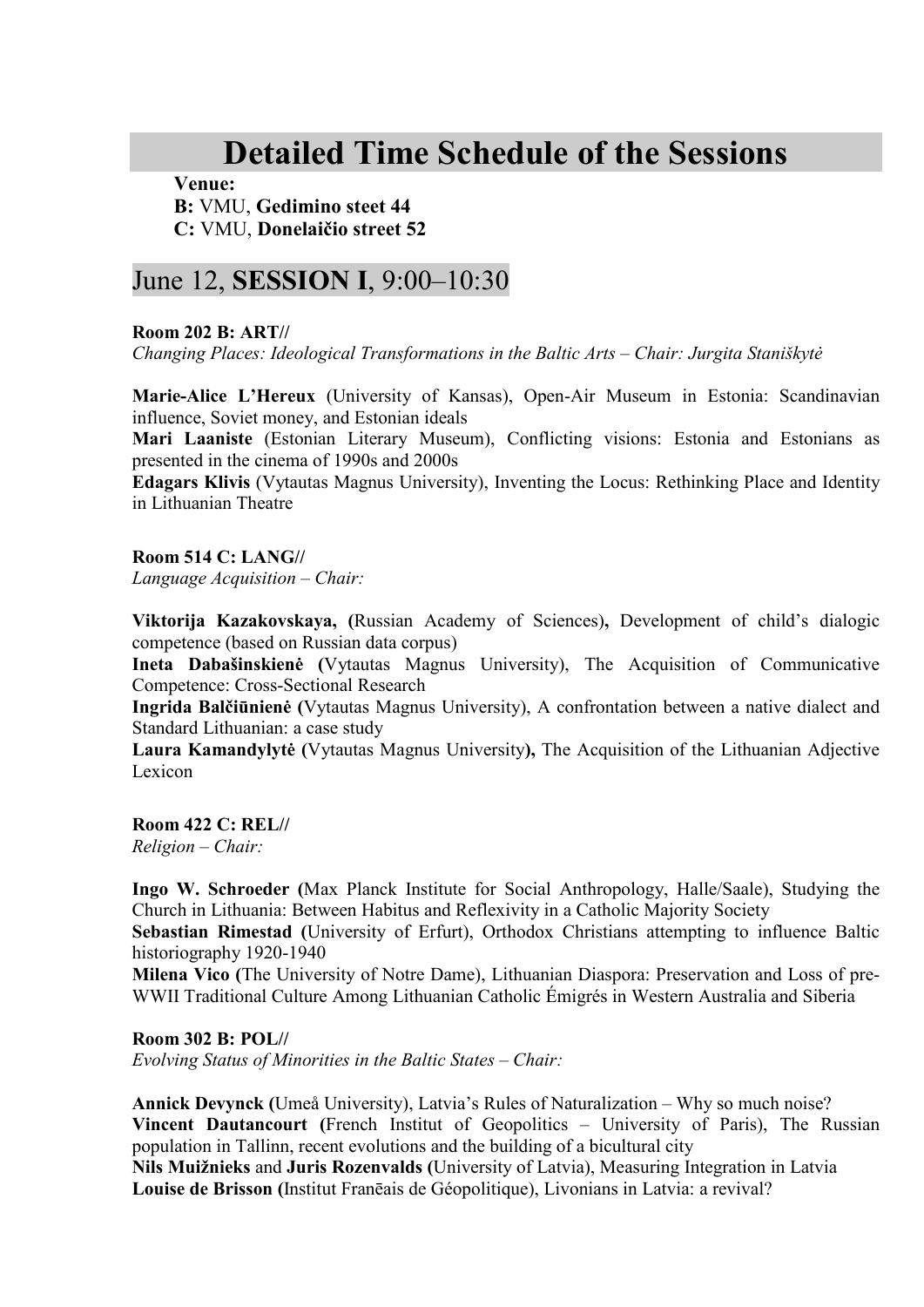**Cheskin Ammon (**Glasgow University**),** Engaging with Latvian discourse: the role of Latvian narratives in the formation of Russian-speakers' national identity

**Room 203 B: HIS//**

*Landscape, History and the National Project – Chair:*

**Stefan Donecker (**European University Institute, Florence), Allure and Unease in the Baltic Wilderness. Interpretations of the Natural World in Early Modern Scholarship

**Ulrike Plath (**Under and Tuglas Literature Centre), The Beginning of Baltic Natural History Writing

**Sonoko Shima (**Showa Women's University), The Development of a History of the Nation in Latvia

**Nicolas Winkler (**University of Greifswald), The idea of national continuity in Lithuanian history

# June 12, **SESSION II**, 11:00–12:30

**Room 202 B: PANEL//** *Does the Baltic Region Have a Future? – Chair: Leonidas Donskis*

Participants:

**Vygaudas Ušackas** (Minister of Foreign Affairs of the Republic of Lithuania) **Artis Pabriks** (the former Minister of Foreign Affairs of the Republic of Latvia) **Andres Kasekamp** (University of Tartu) **Joachim Tauber** (Nordost-Institute) **John Hiden** (Glasgow University)

**Room 422 C: LIT//**  *Literature 1 – Chair: Indr÷ Žakevičien÷* 

**Eva Birzniece (**University of Latvia**),** Voicing One's Story in the Latvian Exile Literature **Liina Lukas (**Tartu University)**,** Estonian Folklore as a source of the baltic german ballad **Radvyda Vaišvilaitė** (LCC International University), The Concept of God in Contemporary Lithuanian Poetry

**Ausra Paulauskiene (**Vytautas Magnus University), Memory of Lithuania in South African English Literature

**Room 521 C: LANG//** *Violeta Kal÷dait÷ Linguistics – Chair:* 

**Algis Braun (**Vilnius University, Kaunas Faculty of Humanities**),** The Influence of Lithuanian on English: a Conceptual Blending Approach

**Joanna Chojnicka (**Adam Mickiewicz University in Poznan), On the Latvian word it kā **Norbert Ostrowski (**Adam Mickiewicz University), Latvian jeb 'or' – from conditional to disjunctive conjunction

**Nicole Nau (**Adam Mickiewicz University Poznan**),** Contradiction, cause, and contrast: On the functions of the Latvian particle neba in internet discussions, and some reasons for its contagiousness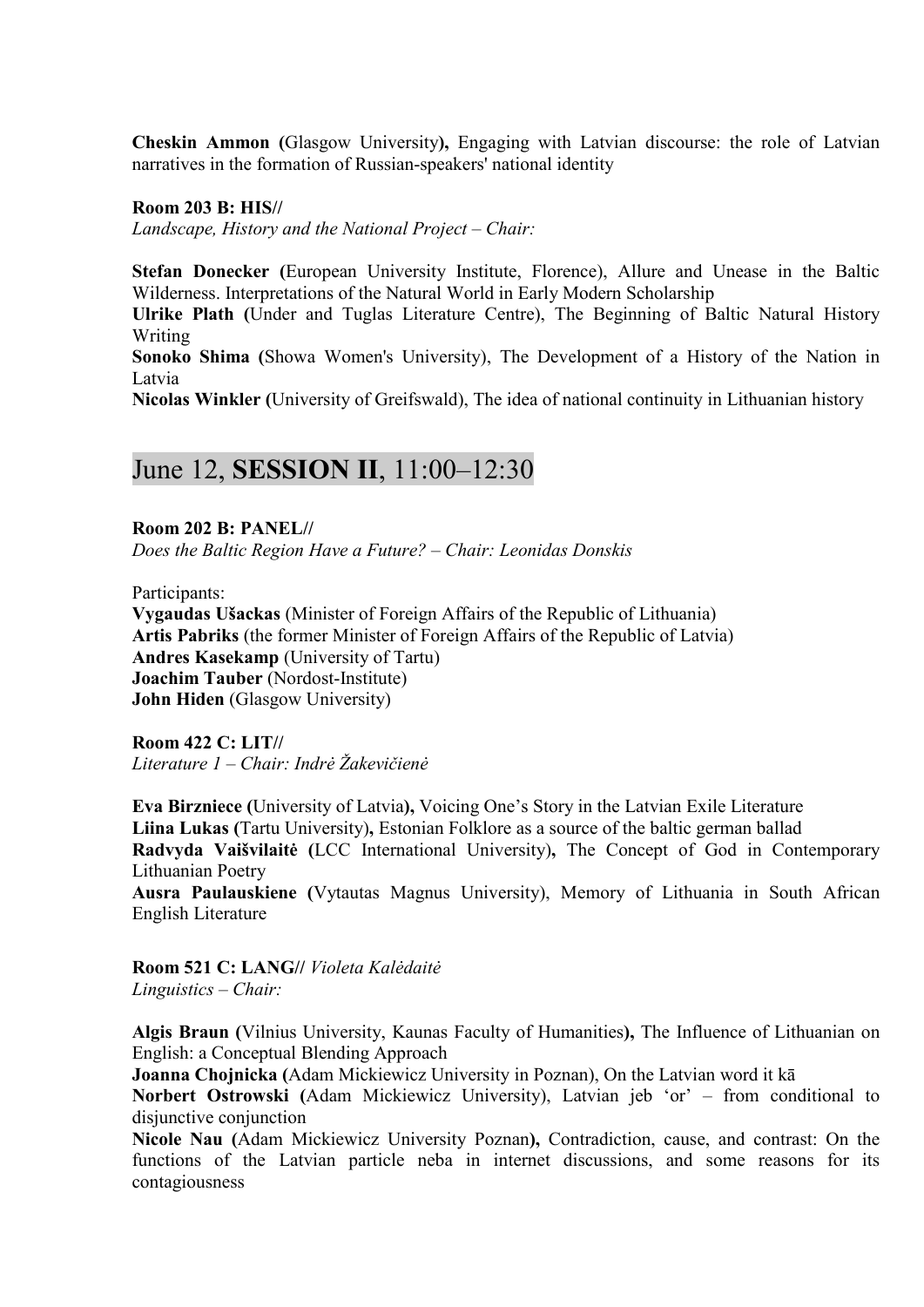**Eglė Mikučionienė** (Vytautas Magnus University), Translation of Swearwords in Children's Literature: Lithuanian Versions of Katherine Paterson's Novels in 1989, 2000 and 2005

# June 12, **SESSION III**, 14:00–15:30

**Room 202 B:** ABS//

*Advancing Baltic Studies – Chair: Tarja Hypponen* 

**Juris Krumins**, **Valdis Muktupavels** and **Biruta Sloka** (University of Latvia), Development of Interdisciplinary Master Study Programme on Baltic Sea Region Studies at University of Latvia **Pūre Inga** (Liepaja University), Higher Educational Establishment Public Relations: Place, Functions and Target Audience Groups

**Algo Rämmer (**University of Tartu**),** The Baltic-Nordic conferences of intellectual cooperation – a tradition restored

**Silviu Miloiu (**Valahia University of Targoviste**),** The sources of Romanian knowledge of Baltic region: history and tendencies

**Natalia Tintaru (**Institute of Applied Physics), Moldova-Lithuania: experience in the field of scientific and technical cooperation

#### **Room 514 C: ETHNO//**

*Ethnology, Folklore and Religion – Chair:* 

**Inta Carpenter** (Indiana University), Stigma and Religion: Latvian Baptist Response in Brazil **Rita Treija (**University of Latvia), Tartu–Riga–Tartu: Correspondence between Two Folklorists **Aivar Põldvee (**University of Tartu)**,** The Return of Johann Wolfgang Boecler

#### **Room 302 B: LANG**//

*Sociolinguistics 1 – Chair: Ineta Dabašinskien÷* 

**Ina Druviete (**University of Latvia**),** Language in Higher Education Establishments in Latvia: "Latvian Only", "English Only" or "Latvian Plus"?

**Anna Verschik (**Tallinn University, Insitute of Estonian Language and Culture)**,** Lithuanian Jewis paper "Apžvalga": changes in linguistic profile of Lithuanian Jews

**Maija Brēde (**University of Latvia), Shadowy Smudges in Language or One Day with Spoken Latvian

**Meilutė Ramonienė** (Vilnius University), Language usage and ethnic identity in urban areas of Lithuania

**Delaney Skerrett (**The University of Queensland)**,** Languages and Lives through a Critical Eye: The Case of Estonia

#### **Room 521 C: MEDIA**//

*Spaces and Social Aspects of Communication – Chair: Auksė Balčytienė* 

**Ulrike Liebert** and **Tatjana Evas (**Riga Graduate School of Law; University of Bremen), Europeanisation of the national democratic public sphere? The role of the mass media in Estonia and Latvia

**Ausra Vinciuniene (**Vytautas Magnus University)**,** From National to European: How Political Actors in Lithuania Adapt to the New Realities of Europeanising Political Communication?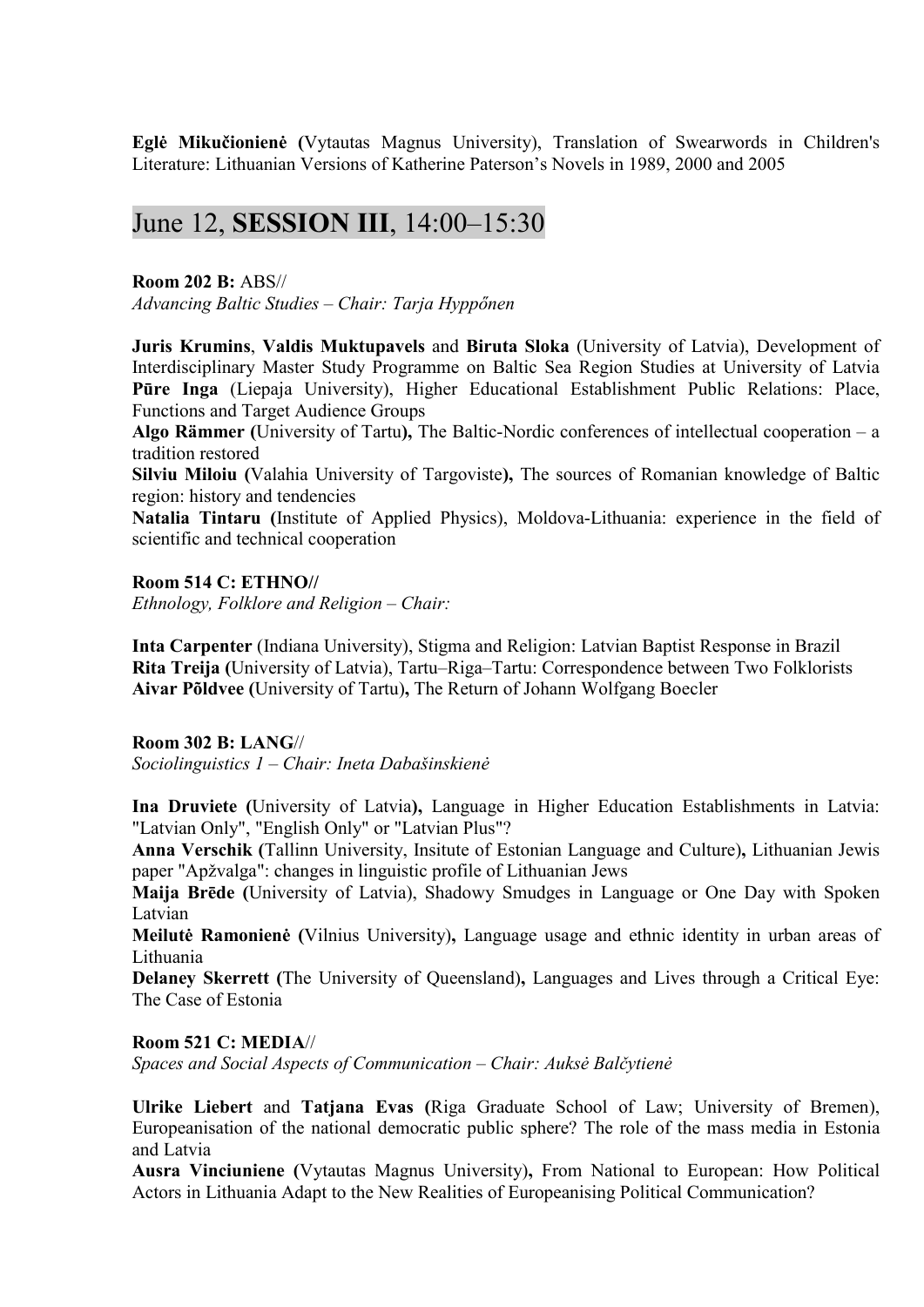Lina Auškalnienė (Vytautas Magnus University), Applying a networked approach to public relations online: prospects for citizenship and governance

**Inesa Birbilaitė (Vytautas Magnus University), Assessing Lithuanian online media discourse on** climate change

**Dionizas Bajarunas (**Vytautas Magnus University)**,** Baltic NGO's in the Baltic Sea region: What kind of cooperation?

**Room 422 C: SOC//** 

*Gender Studies – Chair: Natalija Mažeikien÷* 

**Kinga Dudzińska (**Nicolaus Copernicus University), The transition's processes and the determinants of participation of women in politics in the Baltic countries (mainly according to Lithuania) and Poland - the comparative analysis of the phenomenon

**Dovile Budryte (**Georgia Gwinnett College**)** and **Lisa M. Vaughn (**University of Cincinnati College of Medicine)**,** "Aporia of Democratization" and Empowerment pf Women: The Lithuanian Experience from a Comparative Perspectibe

**Arturas Tereskinas** (Vytautas Magnus University), Masculinities and Social Suffering in Post-Soviet Lithuania

# June 12, **SESSION IV**, 16:00–17:30

#### **Room 202 B: HIS//**

*Inclusion vs Exclusion: Minorities, Nationaltities and the Search for Security – Chair: Leonidas Donskis* 

**Martyn Housden (**University of Bradford), Anticipating Human Security. Baltic perspectives on the League of Nations' social and humanitarian work

**Anton Weiss-Wendt (**Center for the Study of the Holocaust and Religious Minorities), Murder Without Hatred: Explaining Estonian Collaboration in the Holocaust

**Klaus Richter (**University of Cologne), Antisemitism, nationalism and social change in Lithuania (1883-1917)

**Aida Hachaturyan (**Tallinn University), Self-Representations among Estonian Russian-Speaking Youth in Biographical Interviews

**Linas Venclauskas (**Vytautas Magnus University), The other in modern Lithuanian mentality: Lithuanain Jewsih case

#### **Room 203 B: ART//**

*Places of Cultural Memory: The Zones of Conflicts and Reconciliation – Chair: Edagars Klivis* 

**Kulnieks Andrejs** (York University), Philosophising Focal Practices: Curricula of Conflict Zones and Conflict Resolution

**Mariana Sueldo (**ISM University of Management and Economics**),** Influential factors in Cultural Adaptation: Case Study: Foreigners' adaptation in Lithuania

**Rūta Mažeikienė** (Vytautas Magnus University), The Miracle of "Miraklis": Site-Specific Performance as a Means of (Re)Constructing Multicultural Past

**Ingrida Veiliūtė** (Vytautas Magnus University), The place of Kaunas fortress as (not) dissonant heritage in multicultural urban environment and the importance between the Baltic Sea region **fortresses**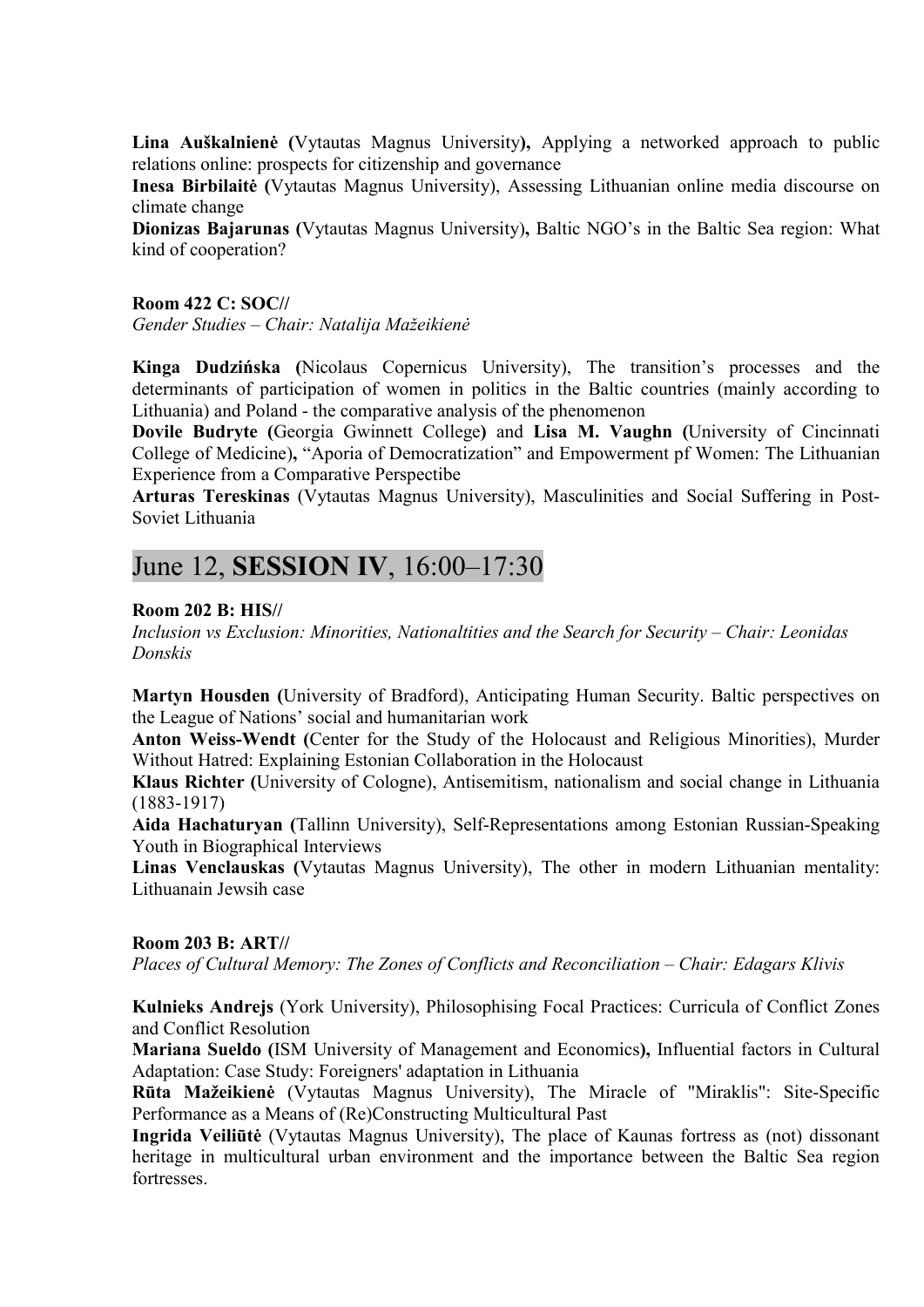**Room 303 B: LANG//** 

*Phonetics and Language History – Chair:* 

**Dace Markus** and **Zinny Bond (**Riga Teacher Training and Educational Management Academy), Syllable Intonations in the Latvian Language in Nowadays Environment

**Trevor Fennell (**Flinders University of South Australia), Phonological and orthographic inadequacy as a hindrance to understanding the definite adjective in early Latvian texts

**Peteris Vanags (**Stockholm University, University of Latvia)**,** Productive models of the nominal word formation in the 16th-17th century Written Latvian

**Dzintra Bond (**Ohio University)**,** Learning the Quality of Latvian Vowels

#### **Room 514 C: MEDIA//**

*Media Industries – Chair: Auksė Balčytienė* 

**Ainars Dimants (**School of Business Administration Turiba), Editorial autonomy as CSR in the media organizations: theoretical approach and the Latvian case

**Skaidrīte Lasmane** (University of Latvia), Ethics in the Media Public Space of Latvia

**Bjorn Ingvoldstad (**Bridgewater State College), From depair to where? The post-accession era Baltic film industries

**Eva Näripea (**Estonian Academy of Arts), National Cinema, (Trans) National Space: Representations of Borders in Estonian Cinema

**Kristina Karlon÷** (Vytautas Magnus University), Studying Economic Benefits of Multi-Media Reporting

**Room 521 C: SOC//**  *Migration – Chair:*

**Lisa M. Vaughn (**University of Cincinnati College of Medicine) and **MaryAnn Lohmueller (**The Christ Hospital)**,** Renegotiation of Identity via Intercultural Adjustment: Application to the Baltic Region

**Ain Haas (**Indiana University of Indianapolis), Returning Migrants as a New Ethnic Group

**Jolanta Kuznecoviene (**Vytautas Magnus University), Lithuanian Immigrants in Norway, England, Ireland and Spain: Diversity of Social, Economic and Emotional Linkages and Pathways of Incorporation

**Vytis Ciubrinskas (**Vytautas Magnus University), Reclaiming European Heriatges of Thansantlantic Migration: Politics of Identity of East European Immigrants to the US

#### **Room 302 B: HIS//**

*Scholarship and Politics in Exile – Chair: Andreas Lawaty* 

**Olavi Arens (**Armstrong Atlantic State University), Scholarship in Exile - Continuity and Change: The Estonian Example

**Maria Zadencka (**Stockholm University), German- (exile) Polish Encounters in Lindenfels: Approaches to Contemporary History

**Jonathan H. L'Hommedieu (**University of Turku), The Cost of Exile: The Financing and Politics of Maintaining a Baltic Diplomatic and Political Presence During the Cold War

### June 13, **SESSION V**, 9:00–10:30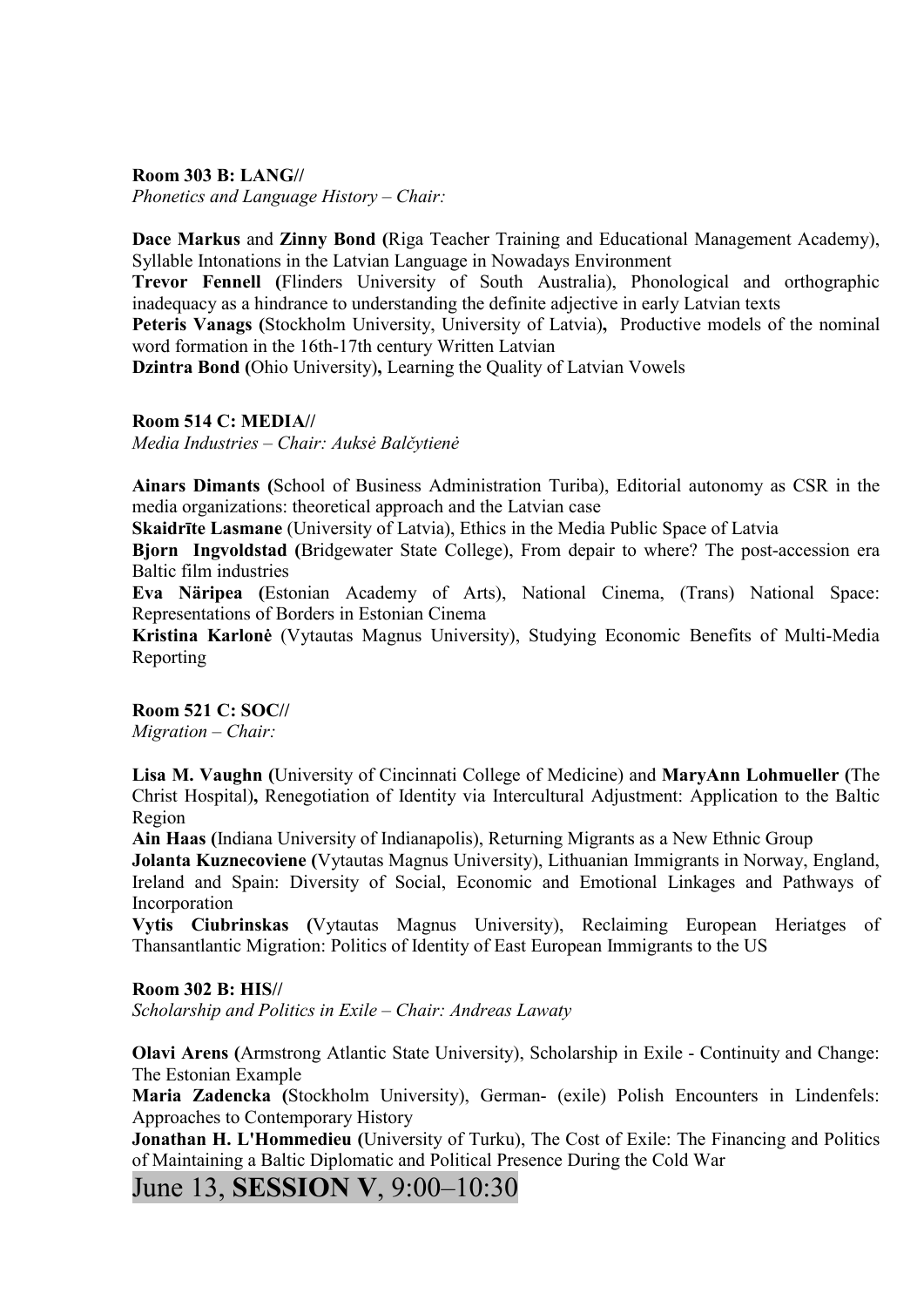**Room 203 B: HIS:** 

*In the Russian Empire 1 – Chair:* 

**André Skogström-Filler (**Institut Franēais de Géopolitique/Université Paris8-Saint-Denis France), XIXth century Baltic nationalists and the slavophile movement: heirs or rivals?

**Justin Petrone (**University of Tartu), How Estonia Remembers Its Imperial Swedish and Imperial Russian Pasts

**Vytautas Petronis (**University of Glasgow), The Ways to Perceive a Fatherland: Lithuanian Cartography and National Geographical Education before 1914

**Room 303 B: ART** 

*Art, Nationalism and Identity2 – Chair:* 

**Inga Kapeniece (**Stockholm School of Economics Riga)**,** Curonian identity as problem: some philosophical aspects

Jurgita Staniškytė (Vytautas Magnus University), Staged Realities: Performing Authenticity in Contemporary Lithuanian Theatre

**Lina Klusaitė** (Vytautas Magnus University), Problem of Dialog in European Theatre: a Speech or Inter-corporeality

#### **Room 422 C: HIS//**

*Living on the Frontier: Host, Strangers and Guests – Chair:* 

**Anne Sommerlat (**Université de Picardie, in Amiens), Mitau as a multi-cultural town in the Baltic during Enlightenment?

**David Beecher (**UC Berkeley), Tartu University and the Transformation of Soviet Multiculturalism **Laimonas Briedis (**Lithuanian Literature and Folklore Institute), Necropolis Vilnius: an alternative map of the city

**Andrius Švarplys (**Institute for Social Researh), Civilizational Constellations in Identities Shaping Process: Sociological Approach

**Rasa Balockaite (**Vytautas Magnus University), Habitations: Phenomenology of Everyday Life under the Soviet Rule

**Room 322 C: LIT//**  *Literature 2 – Chair:* 

**Päivi Lappalainen (**University of Turku**),** Shame, body and sexuality in the works of Sofi Oksanen **Sandra Meškova (**Daugavpils University)**,** Reconstructing History in Latvian Post-Soviet Autobiographical Writing and Fiction

**Ingrida Žindžiuvien÷ (**Vytautas Magnus University)**,** Vilnius as a Romanticized Multi-cultural City in Contemporary British Literature

**Room 514 C: SOC//**  *Sociology – Chair:* 

**Age Kristel Kartau (**Tallinn University), Positively Transforming – The Value of Trauma **Indrek Tart (**Tallinn University), Basic Human Value Change in the Baltic Countries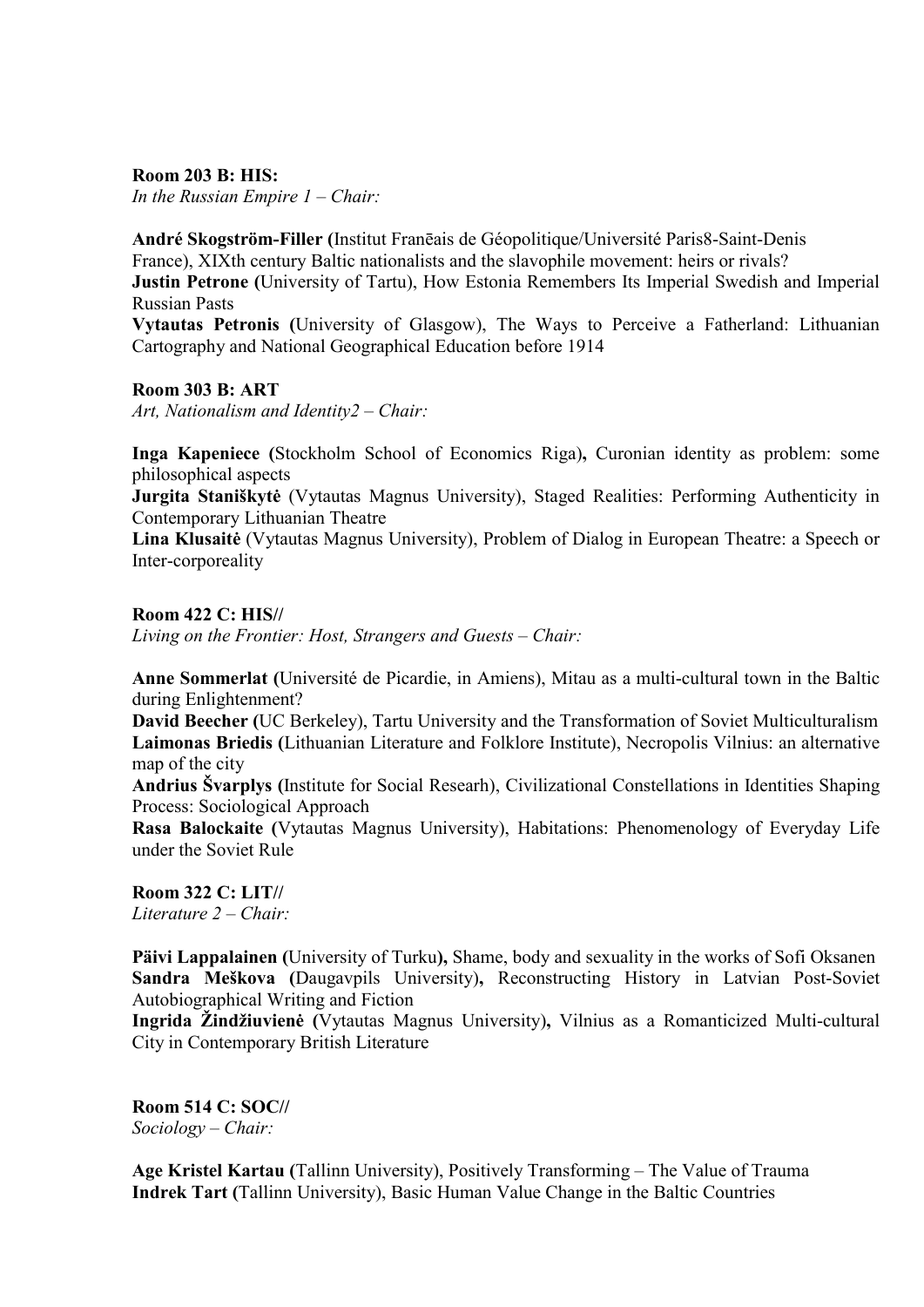**Sylvain Le Roulley (**University of Latvia), Implementation of the free movement of workers within the Baltic Sea Region

Dalija Sniečkienė (Vytautas Magnus University), Substitute child's care systems in Lithuania and Denmark

**Room 521 C: LING//**  *Discourse analysis – Chair:* 

**Aurelija Usonien÷, Birut÷ Ryvityt÷** and **Jolanta Šinkūnien÷ (**Vilnius University**),** CorALit: a Tool for Discovering Lithuanian Academic Identity

**Rūta Marcinkevičienė (Vytautas Magnus University), Colloquization of the public sphere Inesa Šeškauskienė (Vilnius University), "The paper suggests...": inanimate subject + active verb** in academic discourse

**Jūratė Ruzaitė** (Vytautas Magnus University), (Trans)national aspects of Lithuanian advertisements

**Jolanta Kovalevskaitė (Vytautas Magnus University), Collocational Intensifiers of Nouns in** Lithuanian and German

**Room 302 B: POL//**  *Baltic Regional and Security Concerns 1*– *Chair:* 

**William Mejia (**Institut Franēais de Géopolitique), Lithuanian and Latvian rivalry **Kristian L. Nielsen (**University of Tartu), The EU as a Security Provider for the Baltic States **Tapio Peltomaa (**University of Turku), Territorial Lobbying in the Baltic Sea Region: Changing Regionness Reshaping Sub-National Boundaries and Challenging Lobbying Organisations **Sima Rakutiene (**Vytautas Magnus University), Inter-regional cooperation: Baltic region and the Eastern Europe

### June 13, **SESSION VI**, 11:00–12:30

**Room 202 B: HIS//** 

*(Re)Building the Region – Chair:* 

**Fredrik L. Eriksson (**Södertörn University), The Sea of Peace in the Shadow of Threats **Alexander Drost (**Modern History Institution**),** Baltic Borderlands – New Approaches towards Region Building

**Michael North (**Modern History Institution)**,** The sea as realm of memory - The Danish Sound **Tomas Kavaliauskas** (Vytautas Magnus University), Unfitting pieces of history of the Baltic region

**Estela Gruzdiene (**Vytautas Magnus University), The Balance Between Altruism and Utilitarism of Western European Countries and the USA in the Baltic States Countries in 1919 -1922

**Room 203 B: HIS//**  *Soviet History and the Post-colonial Traumas – Chair: Rytis Bulota* 

**Katja Wezel (**Institute for Eastern European History, ZEGK, University of Heidelberg), Latvia's "Soviet Story" – Discourses of the Commemoration of Soviet Crimes Against Humanity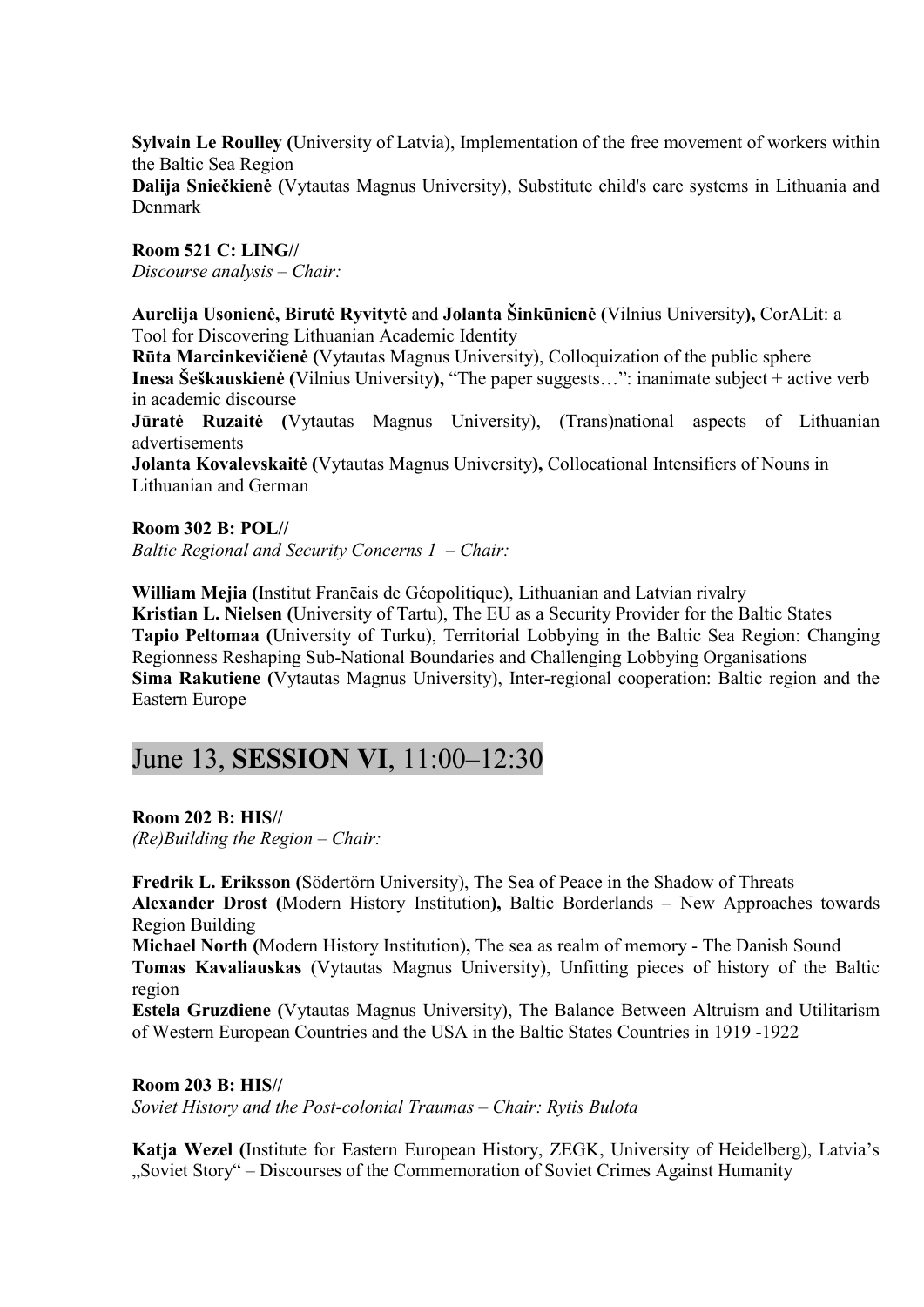**Karsten Brüggemann (**University of Tallinn), Some things never change? Russian perceptions of the national movements in the Baltic Provinces

**Uku Lember (**Central European University**),** "Russian"-"Estonian" Inter-ethnic Relations in the Soviet Estonia (1957-1987): Methodological Considerations

**Anu Mai Kõll (**Södertörn University), The Epilogue of March 1949:Post-traumatic processes in the Estonian countryside

**Dace Dzenovska (**University of California, Berkeley), Liberal Sensibilities, Postcolonial Critique, and Difference in Latvia

#### **Room 303 B: POL//**

*Models of Democracy and the Rule of Law in the Baltic States – Chair:*

**Rein Toomla (**University of Tartu), Model of Baltic Parliaments

**Fernando Casal Bértoa (**European University Institute, Florence)**,** Sources of Party System Institutionalization in New European Democracies: Lessons from East Central Europe and the **Baltics** 

**Daniel Rodrigues (**University of Coimbra), The Polish-Lithuanian Commonwealth: A New Look on a Peculiar Type of Federalism

**Eva Granqvist (**Sodertorn University), The role of civil servant in post-communist public administration - a theoretical approach

**Jūratė Imbrasaitė** (Vytautas Magnus University), What are types of participators? Political participation patterns in Lithuania

#### **Room 514 C: ETHNO//**

*Ethnology, Folklore and Religion 2 – Chair:* 

**Agita Misane (**Institute of Philosophy and Sociology University of Latvia**),** Genres of the Nationalism Lore: Latvia

**Svetlana Ryzhakova (**Institute of Ethnology and Anthropology, Russian Academy of Sciences Russian Federation), Homo Letticus: Locality and Ethnicity as two dimensions of Latvian identity **Livi Zajedova (**Tallinn University), The importance of folk culture for Estonian in exile

**Room 521 C: MEDIA//**  *Media Effects – Chair: Auks÷ Balčytien÷* 

**Anda Rozukalne (**Riga Stradins University), The Media Usage Patterns of Latvian Young People Audience

**Jolanta Derkevica-Pilskunga (**LLC)**,** Juridical Aspects in the Communication on Risk and Crisis Processes in Latvia

**Kristiana Jansone (**University of Latvia), The Impact of the Media on Politics and it's Ethical Aspects: the Public View

**Piotr Wawrzeniuk** and **Johan Eellend (**Södertörn University), In pursue of modernization: Estonian and Galician-Ukrainian cooperative press and the diffusion of agricultural technologies in the early twentieth century

**Auks÷ Balčytien÷** (Vytautas Magnus University), On Mixed Identities of the Baltic Media

**Room 302 B: HIS:**  *In the Russian Empire 2 – Chair:*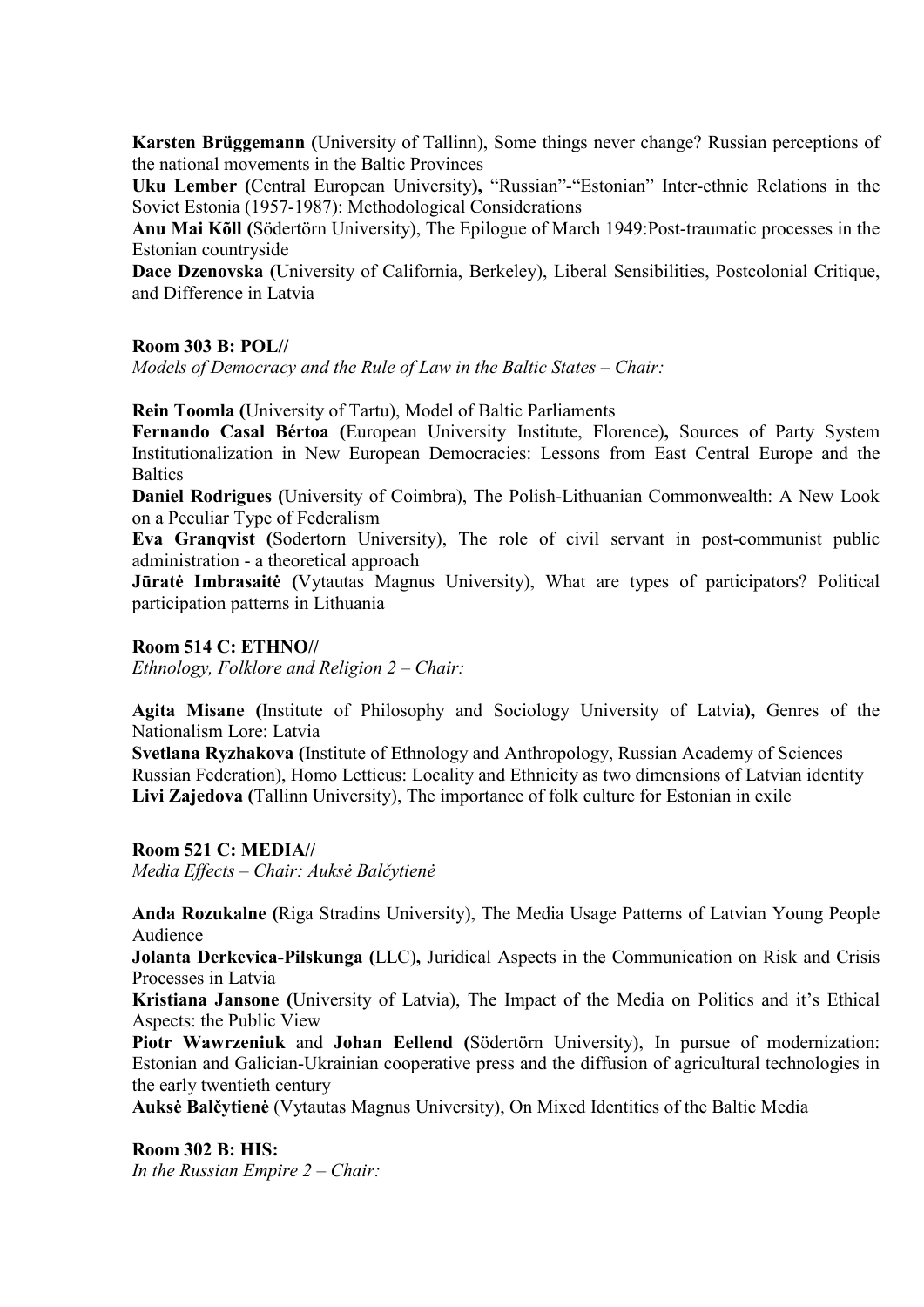**Charles Perrin (**Georgia State University), In the Shadow of Two Eagles: Russification and Germanization in the Baltic in the Late Nineteenth Century

**Einar Värä (**Ministry of Education and Research), Economic connections between Estonia and Finland in 1850–1869

**Darius Staliunas (**Lithuanian Institute of History), Imperial Government and Religion in the Western Borderlands of the Romanov Empire

#### **Room 422 C: LING**

*Sociolinguistics 2 – Chair: Aurelija Usonien÷* 

**Maria Voeikova, (**Russian Academy of Sciences), Grammatical Functions of Diminutives in the Spoken Russian

**Anastassia Zabrodskaja, (**Tallinn University)**,** Regional variation in ethnolinguistic identity construction among Estonian Russians

**Martin Ehala (**University of Tartu), Ethnolinguistic vitality of the Russian-speaking community in Estonia

Laima Nevinskaitė and Loreta Vaicekauskienė (Lithuanian Language Institute), Influence of Social Changes on Language Identity in Post-Soviet Lithuania

**Violeta Kaledaite (**Vytautas Magnus University), The Discursive Construction of National Identities in The Weblogs of Political Figures

## June 13, **SESSION VII**, 14:00–15:30

**Room 202 B: POL//** 

*Marginalisation and Legitimation of Societal Diversity in Political Discourses – Chair:* 

**Maria Golubeva (**Centre for Public Policy PROVIDUS), Adversaries or enemies?

**Robert Gould (**Carleton University), Latvian and Other European Discourses: Some Comparisons **Iveta Kazoka (**Centre for Public Policy PROVIDUS), Marginalisation through silence: parliamentary no-talk on societal diversity

**Anda Rozukalne (**Riga Stradins University), Minorities Representation in the Agenda of Latvian and Russian Language Media in Latvia (2007– 2008)

**Ivars Ijabs (**University of Latvia), You will pay for it: the 'compensation question' and the political agenda of Baltic states

**Andris Runcis (**University of Latvia), Government Economic Performance and Mass Support: Baltic States

#### **Room 203 B: HIS//**

*Identity Between Traumatised Memory and Self-Discovery – Chair:* 

**Kristi Jõesalu (**University of Tartu), We were the children of romantic era – the post-soviet memory culture of a generation

**Violeta Davoliute (**London Metropolitan University), Collective Trauma and the Politics of Identity: Prospects for Intercultural Dialogue in Lithuania

**Aili Aarelaid-Tart (**Tallinn University), The Second Wave Cultural Changes in Post-Socialist Estonia

**Kaprans Martins (**University of Latvia), Then and now: temporal shifts within the biographical messages in post-soviet Latvia